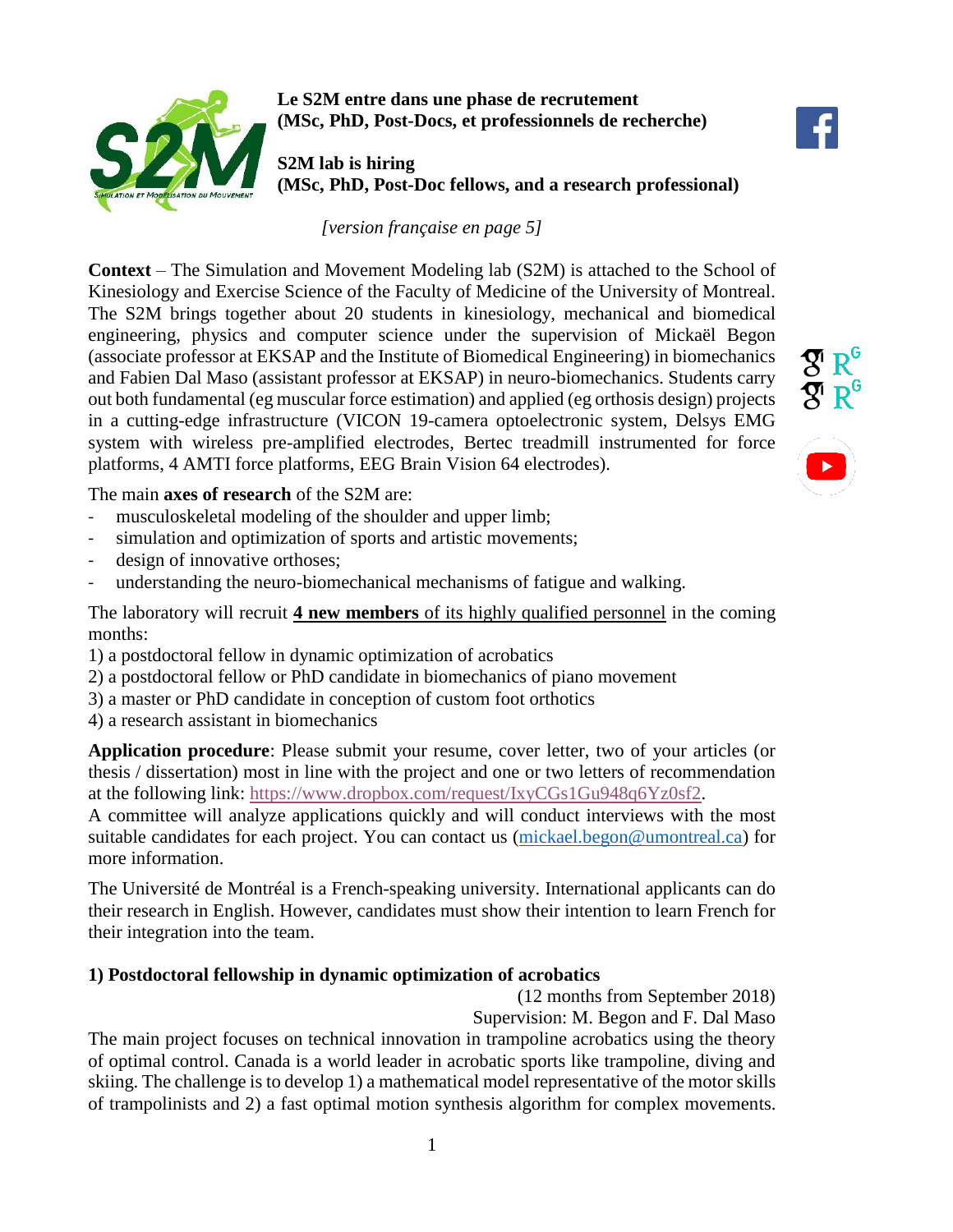We will look for a set of optimal and near-optimal techniques that will be assessed in terms of robustness to select the most appropriate for a performance with a high rate of success in competition. This work will be done in collaboration with Ali (post-doc), Eve (MSc) and other Master students whose goal is to create a simulator in virtual reality for the learning of optimal gestures. This research is funded by the Institut national du sport du Québec and the MITACS acceleration program.

Always in connection with the optimal control of the human movement, the candidate will have to work on an additional project in the continuity of the doctorate of Colombe. This project involves refining the estimation of muscle strength in the shoulder and upper limb using neuro-musculoskeletal models.

 $\mathbf{\mathcal{R}}$   $\mathbf{R}^\mathsf{G}$ 

These works are performed under  $C ++$  and Matlab / Python environments with the RBDL software libraries for modeling and GPOPS-II for optimal control.



Required skills: The candidate must have a PhD in mechanics, biomechanics or robotics with skills in dynamics of multibody systems, in differential equations and preferably in dynamic optimization. Knowledge in  $C +$ , Linux and extensive Matlab or Python are required. Communication skills, especially scientific for writing articles and with partners, are important. The candidate must be autonomous in her research and contribute to the training / supervision of MSc / PhD students who collaborate on projects. A knowledge of acrobatic sports is an asset.

The scholarship will be \$ 38,000 - \$ 40,000 depending on the experience of the candidate and could extend over 18 or even 24 months.

#### **2) Postdoctoral fellowship or PhD in piano biomechanics**

(Post-doc: 12 months from September 2018) (PhD: 36 months from September 2018)

Direction: Mr. Begon and C. Traube (Faculty of Music)

Professional musicians face a repetitive, long-lasting daily instrumental practice that makes them vulnerable to musculoskeletal disorders (MSDs), particularly to the muscles that mobilize the fingers and wrist. Our project focuses on this problem through a daring process of co-creation between expert pianists and researchers in biomechanics and acoustics. The goal of the project is to develop optimal holistic techniques that minimize the risk of MSD while providing fine control of sound production.

The fellow in biomechanics will develop the kinematic and dynamic model of the pianist (and then pianist-piano system) to analyze data collected using a motion analysis system, electromyography, pressure sensors and an instrumented grand piano (Bosendorfer CEUS). It will be a question of characterizing different musical techniques in terms of their gestural complexity and their potential to reduce muscular fatigue. The work will be done in collaboration with Felipe and Justine, both holding a Doctoral degree in piano performance and trained in movement analysis.

 $R^G$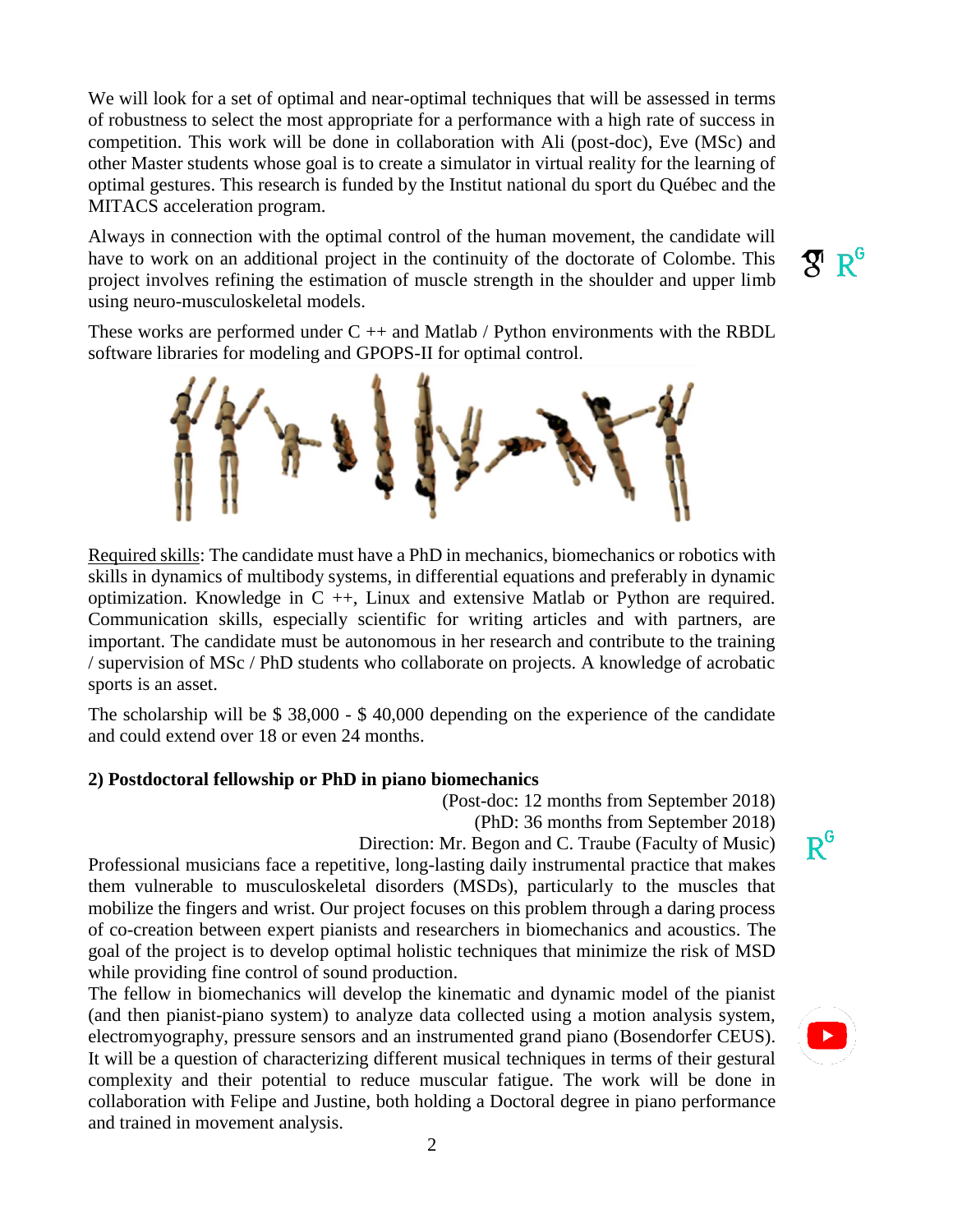

Required skills: The candidate must have a MSc or PhD in mechanics, biomechanics or robotics with skills in dynamics of multibody systems and motion analysis. In-depth Matlab or Python skills are required and knowledge in dynamic optimization and C++ is an advantage. Communication skills, especially scientific for article writing and teamwork, are important. The candidate at the post-doc level must be autonomous in her research. A knowledge of music, especially the piano, is an asset.

The postdoctoral salary will be \$ 38,000- \$ 40,000 depending on the candidate's experience. For more details on benefits, please refer to the collective agreement.

The doctoral scholarship (Physical Activity Sciences or Biomedical Engineering) will be \$18,000 / year for 3 years. The candidate will be encouraged to apply for grants from the granting agencies of Quebec and Canada. For international students, scholarships exist for the exemption of extra tuition fees.

### **3) Master's degree or PhD in mechanical design of orthotic orthosis**

(MSc: 18 months from January 2019) (PhD: 36 months from January 2019)

Supervision: Mr. Begon and F. Dal Maso

The R&D Foot; project, in collaboration with two manufacturers, Médicus and Caboma, aims to design custom-made orthotics not only for the morphology of the foot but also for the biomechanics of each patient's locomotion. The candidate will join a multidisciplinary team of doctoral students working on materials and others in motion analysis as well as programmers, podiatrists, orthotics technicians and mechanical engineers.





The student goal will be to innovate on the design of orthoses that will be 3D printed based on biomechanical analysis and mechanical characteristics of various 2D or 3D lattices. Innovations will include rear-foot stabilizers and improved propulsion. Finite element tests shall be performed from boundary conditions measured during a run analysis.

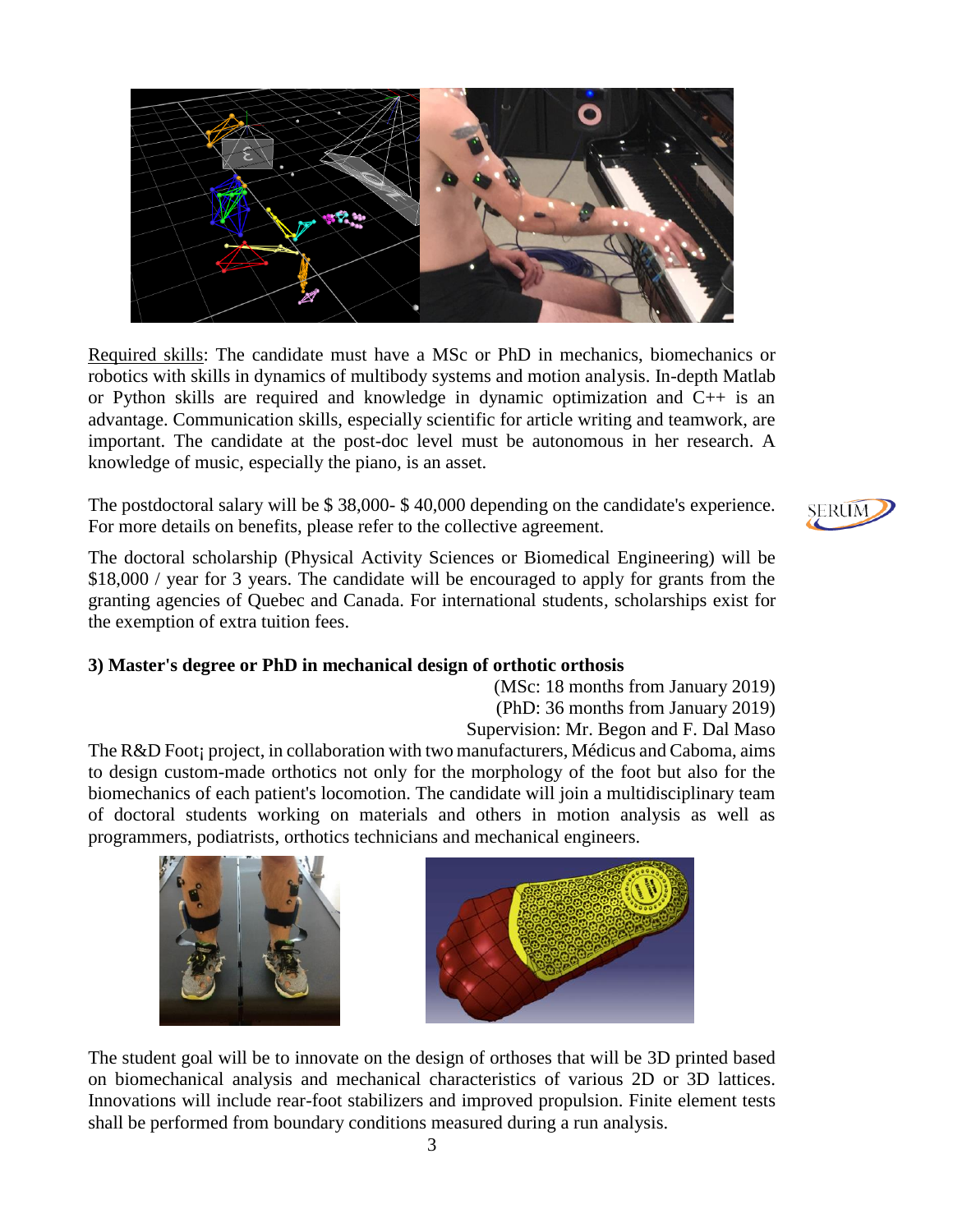Required skills: The candidate must have a background in mechanics, be creative and be able to work in this multidisciplinary team. In-depth computer-aided design skills (e.g., Solidworks, Catia) are needed and skills in finite element simulations (Hyperworks, LS-Dyna, Abaqus) are an advantage. Communication skills, especially scientific for writing articles, are important. Experiments on orthotic or prosthetic designs are assets.

### **4) Research professional in biomechanics**

The research professional of the laboratory has a central place for the daily development of student research activities ranging from experiments (motion capture, electromyography, isokinetic ergometer, etc.) to the analysis of results (kinematics, dynamics, statistics, etc.). It ensures the operation of laboratory equipment and partly of the IT and software infrastructure. She will develop software libraries in multibody kinematics and dynamics as well as musculoskeletal modeling. Fall term will be a transition period with current research professional Benjamin Michaud, who will undertake a PhD in January 2019.

Required skills: Autonomy, curiosity and learning ability are the main qualities. The necessary skills are in Matlab, Python and  $C +$  programming. Dynamic knowledge of multibody systems applied to the biomechanics of human motion is important. A master's degree in biomechanics, robotics, mechanics or computer science are adequate training.

The salary varies from \$ 45,000 to \$ 63,000 depending on the experience of the candidate recognized by the University. For more details on benefits, please refer to the collective agreement.

## **Study or work at the Université de Montréal**

The Université de Montréal belongs to the network of the major research universities in the world. It offers study programs in all major areas of knowledge and at all levels of diploma. The university that bears the name of its city Montreal, city of the best student experience in the world, according to the 2018 edition of the QS Best Student Cities. Montrealer, international and citizen: discover the different faces of the Université de Montréal.



International students <https://admission.umontreal.ca/en/foreign-students/> <https://fesp.umontreal.ca/english/what-you-need-to-know/international/scholarship/> <https://admission.umontreal.ca/en/student-info/tools-and-tips/tuition-and-fees/> Cost of living in Montreal <https://admission.umontreal.ca/en/student-info/tools-and-tips/tuition-and-fees/>

The S2M laboratory is part of the Université de Montréal's policy on equity for recruitment, particularly for women, Aboriginals, people with disabilities and visible minorities. For the position of research professional, the process will continue with the human resources of Université de Montréal.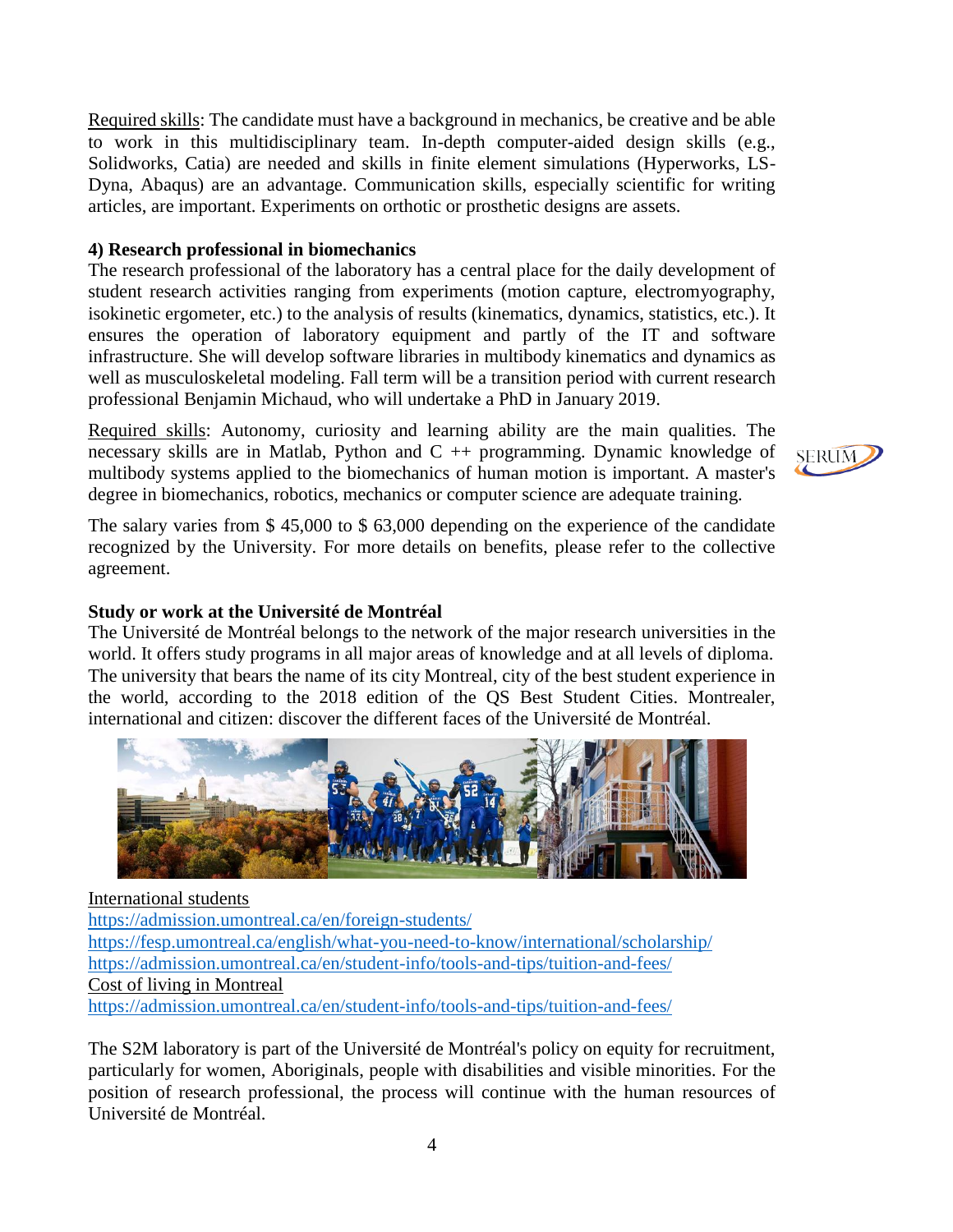

# **Le S2M entre dans une phase de recrutement (MSc, PhD, Post-Docs, et professionnels de recherche)**

**Contexte** – Le laboratoire de Simulation et Modélisation du Mouvement (S2M) est rattaché à l'École de kinésiologie et des Sciences

de l'Activité Physique (EKSAP) de la Faculté de Médecine de l'Université de Montréal. Le S2M regroupe une vingtaine d'étudiants en kinésiologie (sciences de l'activité physique), génie mécanique et biomédical, physique ou encore informatique sous la direction de Mickaël Begon (professeur agrégé à l'EKSAP et à l'Institut de Génie Biomédical) en biomécanique et de Fabien Dal Maso (professeur adjoint à l'EKSAP) en neurobiomécanique. Les étudiants réalisent des projets tant fondamentaux (*e.g.* estimation des forces musculaires) qu'appliqués (*e.g.* conception d'orthèse) dans une infrastructure de pointe (système optoélectronique VICON 19 caméras, système EMG Delsys avec électrodes pré-amplifiées sans fil, tapis roulant Bertec instrumenté de plateformes de force, 4 plateformes de force AMTI, système EEG Brain Vision 64 électrodes).





# Les **principaux axes de recherche** du S2M sont :

- la modélisation musculo-squelettique de l'épaule et du membre supérieur ;
- la simulation et l'optimisation de mouvements sportifs et artistiques ;
- la conception d'orthèses innovantes ;
- la compréhension des mécanismes neuro-biomécaniques de la fatigue et de la marche.

Le laboratoire est à la recherche de **4 nouveaux membres** de son personnel hautement qualifié pour les postes suivants :

- **1)** stage postdoctoral en optimisation dynamique d'acrobaties;
- **2)** stage postdoctoral ou doctorat en biomécanique du geste pianistique;
- **3)** maitrise ou doctorat en conception d'orthèses plantaires personnalisées;
- 4) professionnelle<sup>1</sup> de recherche en biomécanique.

**Procédure de candidature** : Veuillez déposer votre CV, votre lettre de motivation, deux de vos articles (ou votre thèse/mémoire) les plus en adéquation avec le projet et une à deux lettres de recommandation au lien suivant :

[https://www.dropbox.com/request/IxyCGs1Gu948q6Yz0sf2.](https://www.dropbox.com/request/IxyCGs1Gu948q6Yz0sf2)

Un comité analysera les candidatures au fur et à mesure et réalisera des entrevues avec les candidats les plus en adéquation avec chaque projet. Vous pouvez contacter l'équipe [\(mickael.begon@umontreal.ca\)](mailto:mickael.begon@umontreal.ca) pour plus de renseignements.

## **1) Stage postdoctoral en optimisation dynamique d'acrobaties**

(12 mois à partir de septembre 2018)

Direction : M. Begon et F. Dal Maso

Le projet principal porte sur l'innovation technique dans les acrobaties en trampoline au moyen de la théorie du contrôle optimal. Le Canada est un leader mondial dans les sports acrobatiques comme le trampoline, le plongeon ou encore le ski. Le défi est de développer 1) un modèle mathématique fidèle aux capacités motrices des acrobates et 2) un algorithme

 $\overline{a}$ 

<sup>&</sup>lt;sup>1</sup> L'usage du féminin englobe les candidats de tous les sexes.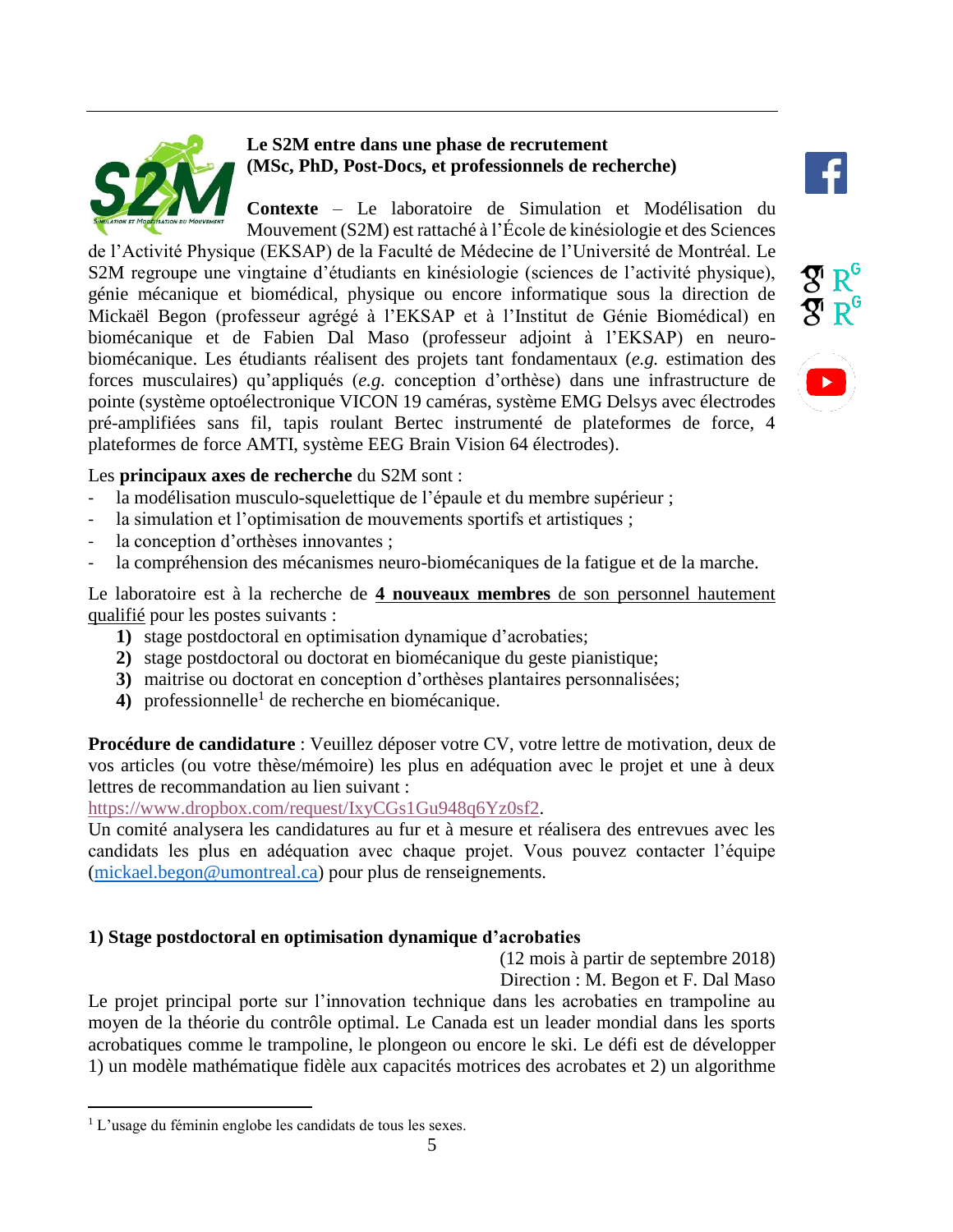de synthèse de mouvements optimaux rapide pour des mouvements complexes. Nous chercherons un ensemble de techniques optimales et quasi-optimales dont nous testerons la robustesse afin de sélectionner les plus appropriées pour une performance avec un haut taux de réussite en compétition. Ce travail sera réalisé en collaboration avec Ali (post-doc), Ève (MSc) et d'autres étudiants de Master dont l'objectif est de créer un simulateur en réalité virtuelle pour l'apprentissage des gestes optimaux. Cette recherche est financée par l'Institut National du Sport du Québec et le programme MITACS accélération.

Toujours en lien avec le contrôle optimal du mouvement humain, la candidate sera amenée à travailler sur un projet annexe dans la continuité du doctorat de Colombe. Ce projet consiste à raffiner l'estimation des forces musculaires à l'épaule et au membre supérieur au moyen de modèles neuro-musculo-squelettiques.

 $\mathcal{R} \mathbb{R}^6$ 

Ces travaux sont réalisés sous les environnements C++ et Matlab/Python avec les bibliothèques logicielles RBDL pour la modélisation et GPOPS-II pour le contrôle optimal.



Compétences recherchées : La candidate doit posséder un PhD en mécanique, biomécanique ou robotique avec des compétences en dynamique des systèmes multicorps, en équations différentielles et de préférence en optimisation dynamique. Des connaissances en C++, Linux et approfondies en Matlab ou Python sont nécessaires. Des compétences en communication, notamment scientifique pour l'écriture d'article et avec les partenaires, sont importantes. La candidate doit être autonome dans sa recherche et contribuer à la formation/encadrement des étudiants de MSc/PhD qui collaborent aux projets. Une connaissance des sports acrobatiques est un atout.

La bourse d'étude sera de 38,000\$-40,000\$ selon l'expérience du candidat et pourrait se prolonger sur 18 voire 24 mois.

#### **2) Stage postdoctoral** *ou* **doctorat en biomécanique du piano**

(Post-doc : 12 mois à partir de septembre 2018)

(PhD : 36 mois à partir de septembre 2018)

Direction : M. Begon et C. Traube (Faculté de Musique)

Les musiciens professionnels sont confrontés à une pratique instrumentale quotidienne répétitive et de longue durée qui les rend vulnérables aux troubles musculo-squelettiques (TMS), particulièrement aux muscles mobilisant les doigts et le poignet. Notre projet s'intéresse à ce problème par le biais d'un processus audacieux de co-création entre des pianistes experts et des chercheurs en biomécanique et en acoustique, d'une part, et la simulation multiphysique du système complexe formé du corps du pianiste, de la mécanique du piano ainsi que du son produit, d'autre part. L'objectif du projet est de développer des gestes holistiques optimaux qui minimisent le risque de TMS tout en assurant le contrôle fin de la production sonore.

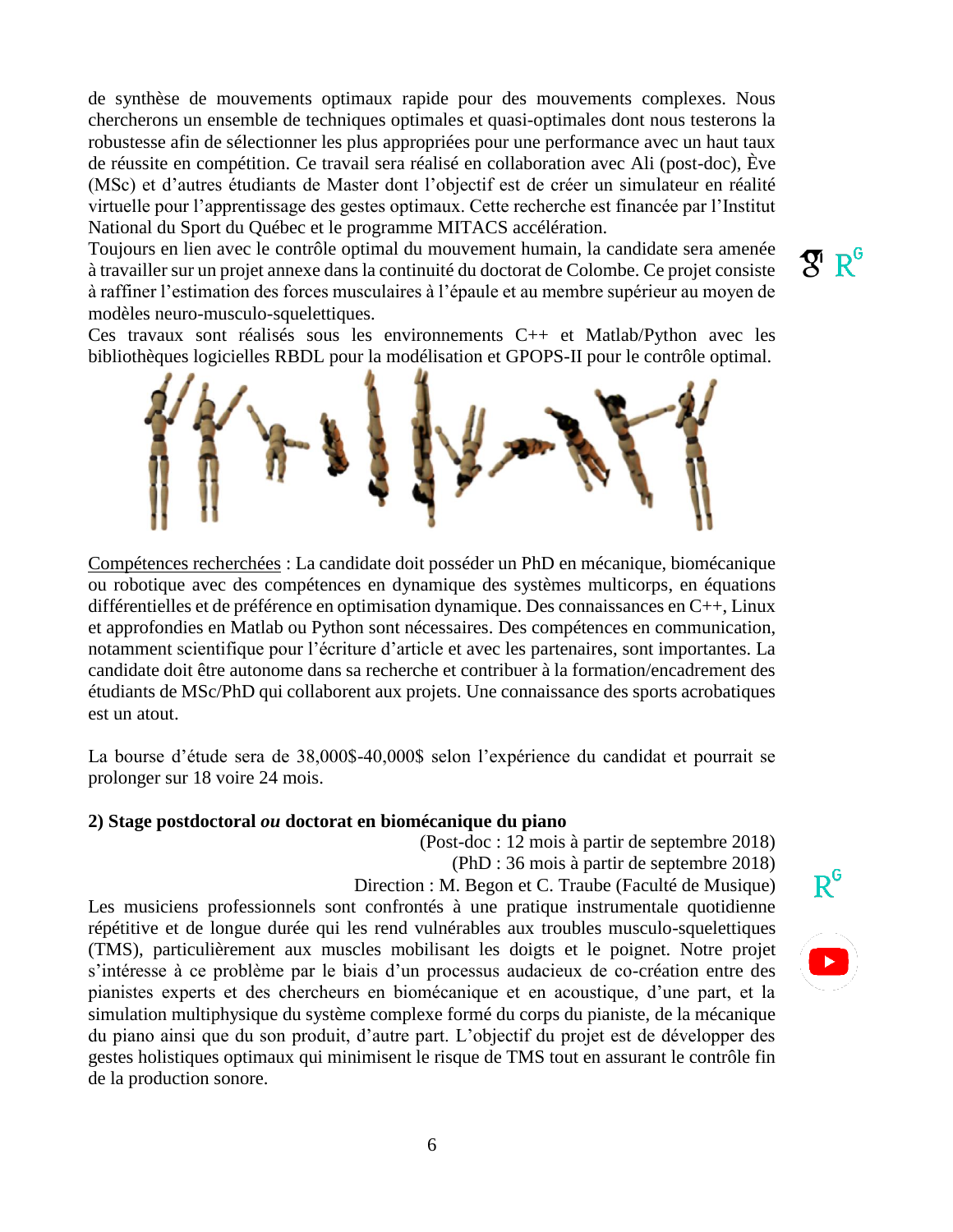Le projet de l'étudiante sera de développer le modèle cinématique et dynamique du pianiste (puis du piano) pour analyser des données collectées au moyen d'un système d'analyse du mouvement, d'électromyographie, de capteurs de pression et d'un piano à queue instrumenté (Bösendorfer CEUS). Il s'agira de caractériser différentes techniques musicales tant pour leur complexité gestuelle que leur potentiel à réduire la fatigue musculaire. Le travail sera réalisé en collaboration avec Felipe et Justine, docteurs en interprétation au piano et formés à l'analyse du mouvement.



Compétences recherchées : La candidate doit posséder un Master ou un PhD en mécanique, biomécanique ou robotique avec des compétences en dynamique des systèmes multicorps et en analyse du mouvement. Des compétences approfondies en Matlab ou Python sont nécessaires et des connaissances en optimisation dynamique et C++ sont un avantage. Des habiletés de communication, notamment scientifique pour l'écriture d'articles et de travail en équipe, sont importantes. La candidate au niveau postdoctoral doit être autonome dans sa recherche. Une connaissance de la musique, particulièrement du piano, est un atout.

Le salaire postdoctoral sera de 38,000\$-40,000\$ selon l'expérience du candidat. Pour plus de détails sur les avantages sociaux, veuillez-vous référer à la convention collective.

La bourse doctorale (Sciences de l'Activité Physique ou Génie Biomédical) sera de 18,000\$/an pour 3 ans. La candidate sera encouragée à déposer des demandes de bourses auprès des organismes subventionnaires du Québec et du Canada. Pour les étudiants internationaux, des bourses existent pour l'exemption des droits supplémentaires de scolarité pour étudiants internationaux.

#### **3) Maitrise** *ou* **Doctorat en conception mécanique d'orthèse plantaire**

(MSc : 18 mois à partir de janvier 2019) (PhD : 36 mois à partir de janvier 2019) Direction : M. Begon et F. Dal Maso

Le projet de R&D Foot; en collaboration avec deux industriels que sont Médicus et Caboma a pour objectif de conception des orthèses sur-mesure non seulement à la morphologie du pied mais également à la biomécanique de la locomotion de chaque patient. La candidate s'intègrera dans une équipe pluridisciplinaire d'étudiants au doctorat travaillant sur les matériaux et d'autres en analyse du mouvement ainsi que de programmeurs, de podiatres (podologues), d'orthésistes et d'ingénieurs mécanique. Son objectif sera d'innover sur le design d'orthèses qui seront imprimées en 3D en fonction des analyses biomécaniques et des caractéristiques mécaniques de divers treillis 2D ou 3D. Les innovations porteront sur des stabilisateurs d'arrière-pied puis sur l'amélioration de la propulsion. Des tests par la méthode

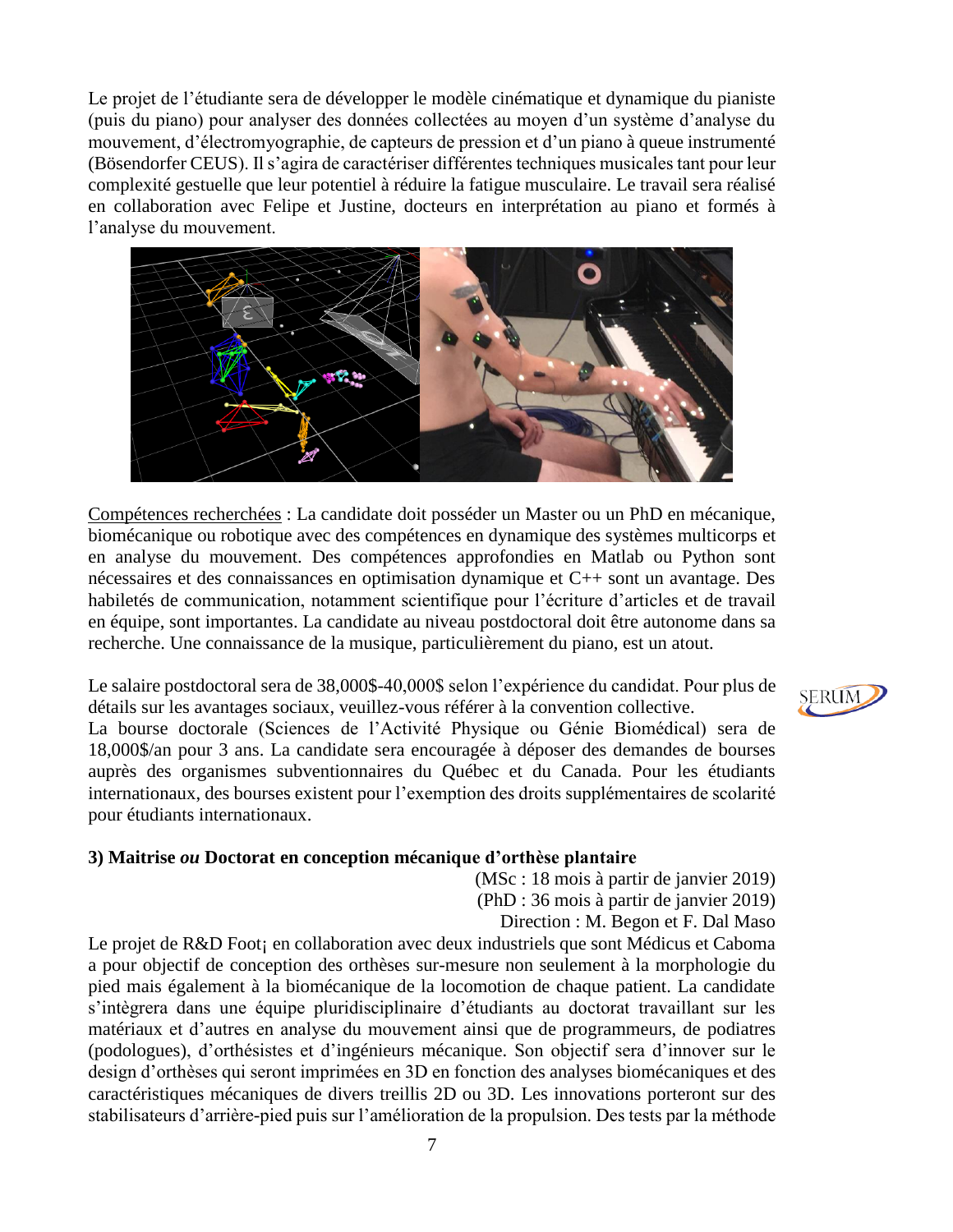des éléments finis devront être réalisés à partir de conditions aux limites mesurées lors d'analyse de marche.



Compétences recherchées : La candidate doit posséder une formation en mécanique, être créatif et pouvoir travailler dans cette équipe pluridisciplinaire. Des compétences approfondies en conception assistée par ordinateur (*e.g.*, Solidworks, Catia) sont nécessaires et des compétences en simulations par éléments finis (Hyperworks, LS-Dyna, Abaqus) sont un avantage. Des habiletés de communication, notamment scientifique pour l'écriture d'article, sont importantes. Des expériences sur des designs d'orthèses ou prothèses sont des atouts.

### **4) Professionnelle de recherche en biomécanique**

La professionnelle de recherche du laboratoire a une place centrale pour le déroulement quotidien des activités de recherche des étudiants allant des expérimentations (capture du mouvement, électromyographie, ergomètre isocinétique, etc.) à l'analyse des résultats (cinématique, dynamique, statistiques, etc.). Elle assure le fonctionnement des équipements du laboratoire et en partie de l'infrastructure informatique et logicielle. Elle développe des bibliothèques logicielles en cinématique et dynamique multicorps et en modélisation musculo-squelettique.

L'automne sera une période de transition avec le professionnel de recherche actuel, Benjamin Michaud qui commence un doctorat en janvier 2019.

Compétences recherchées : Autonomie, curiosité et capacité d'apprentissage sont les principales qualités. Les compétences nécessaires sont en programmation Matlab, Python et C++. Des connaissances en dynamique des systèmes multicorps appliquée à la biomécanique du mouvement humain sont importantes. Une maitrise en biomécanique, robotique, mécanique ou informatique sont des formations adéquates.

Le salaire varie de 45,000\$ à 63,000\$ selon l'expérience du candidat reconnue par l'Université. Pour plus de détails sur les avantages sociaux, veuillez-vous référer à la convention collective.



### **Étudier ou travailler à l'Université de Montréal**

L'Université de Montréal appartient au réseau des grandes universités de recherche du monde. Elle offre à ses étudiant-e-s des programmes d'études (filières) dans tous les grands domaines du savoir et à tous les niveaux de diplôme.